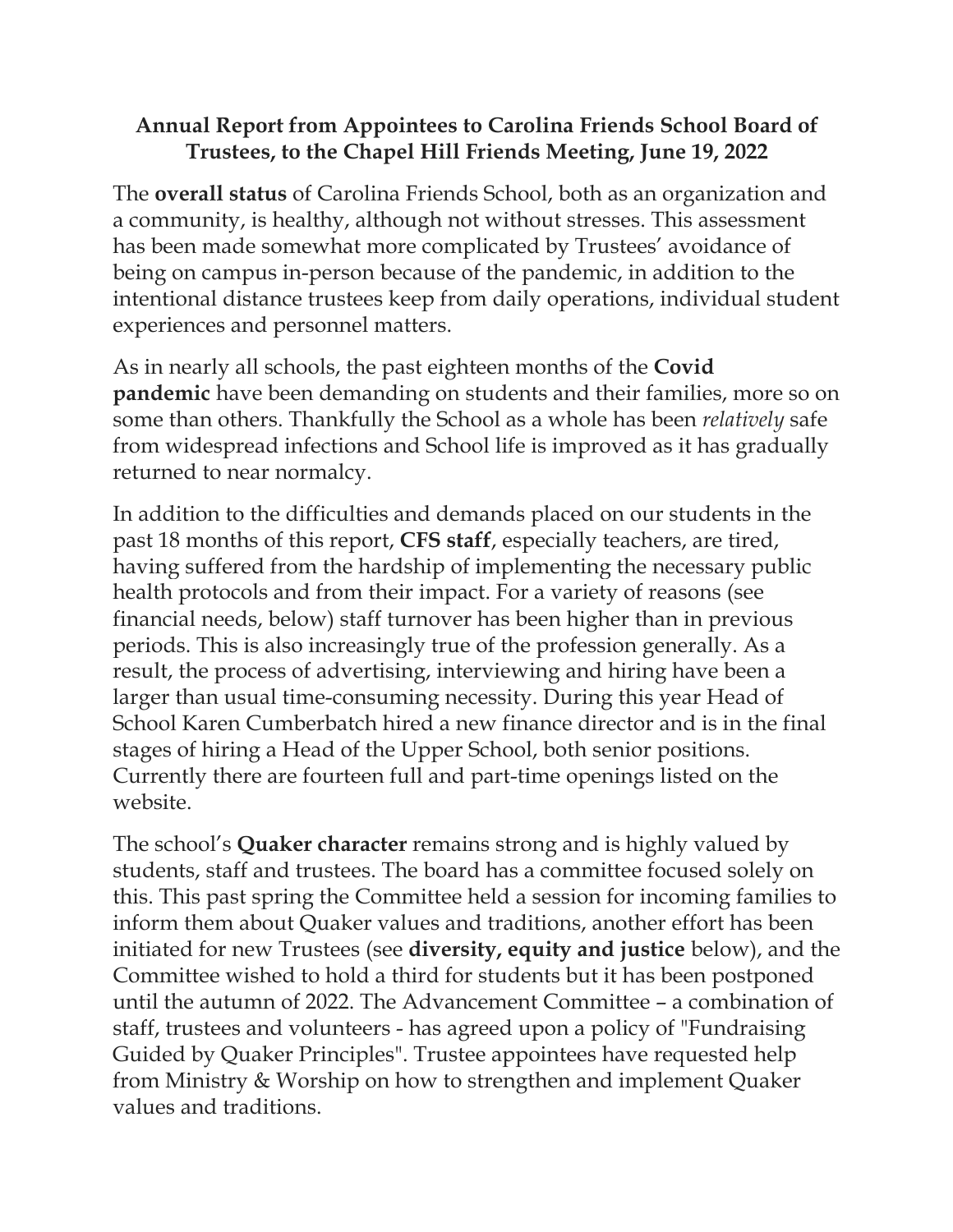The School has long-term **financial needs**, in particular increasing staff salaries, which historically have been below public school teachers' salaries, which are themselves low. There are two board/staff committees analyzing overall salary levels and benefits which have been unable to conclude their work because of the pandemic's disruptions.

To address this there have been internal discussions about conducting a future **capital campaign** to further strengthen the School long-term. Needs include teacher salaries, a new or significantly renovated/expanded upper school building, items identified but not addressed during the previous capital campaign, and raising a larger endowment. These and other options will be considered.

The School is now in its 60th year. Because of the School's size, age, its assets and complexity, g**overnance** is undergoing a number of needed changes, becoming better organized, documented, professional and policyfocused. This has been a positive process.

Regarding **diversity, equity and justice**, the School has had a particularly painful year. Three Trustees, two of whom are people of color, and all members of what was previously called the DEI Committee, resigned within five months. Although there were many conversations and a concluding committee report, there is not a consensus as to what caused these resignations. Nonetheless, as a result there has been much trustee and staff leadership soul-searching, the creation of a board committee to plan and institute a more robust trustee engagement of this matter, review of trustee nomination, appointment and on-boarding processes, and the hiring of a DEI consultant to assist us in discerning and beginning our next steps.

Despite these challenges graduation on June 12th was a proud and joyful occasion. We appointed Trustees are grateful to have the responsibilities we do, for Carolina Friends school as an institution, and for the young lives of our students, as well as their families, the staff and our fellow community members. We ask the Meeting to hold the entire School community in the light as it begins summer's rest and recreation, formal summer programs, and preparation for a new school year.

Respectfully submitted: